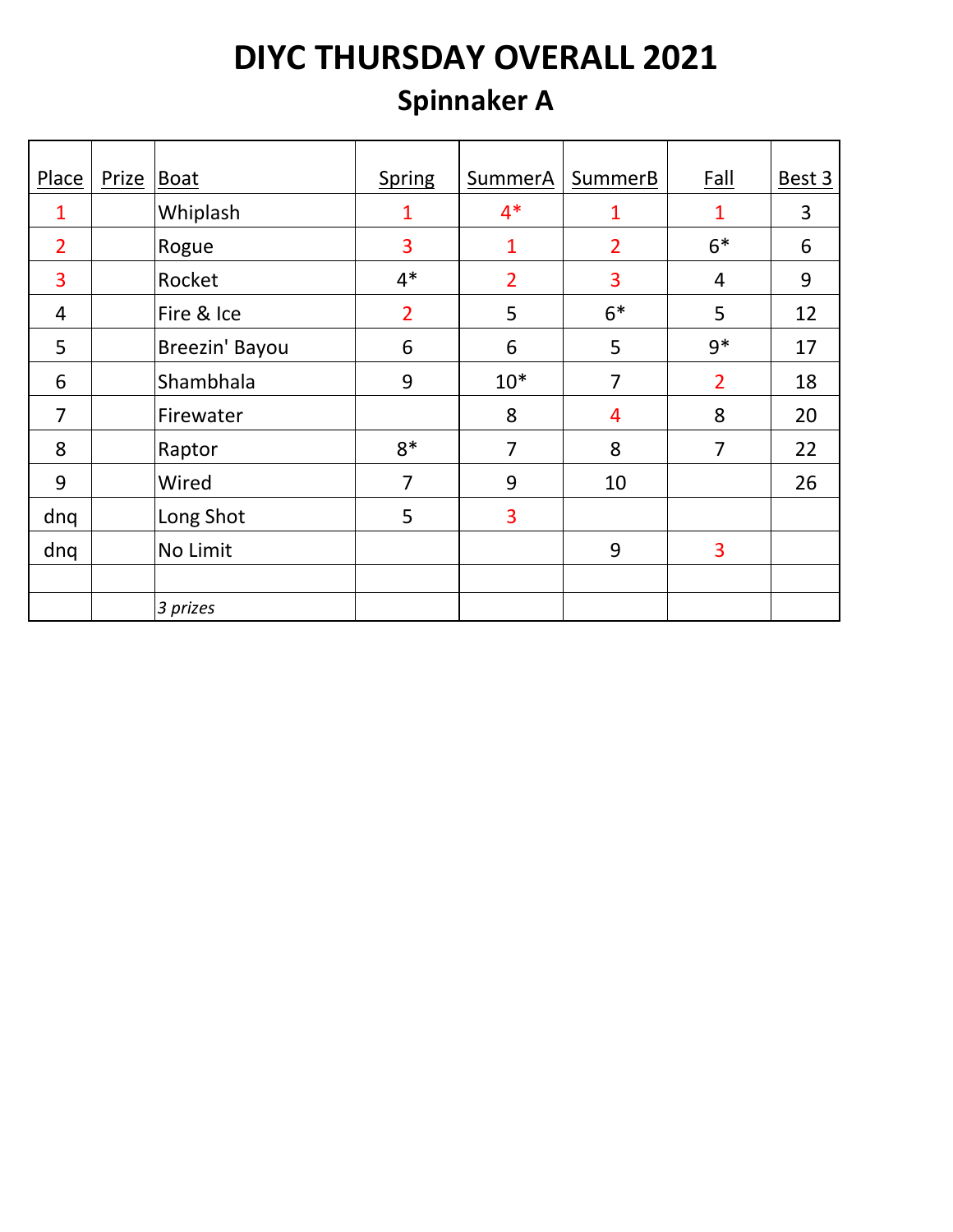### **Spinnaker B**

| Place          | <b>Prize</b> | Boat                  | <b>Spring</b>  | SummerA        | <b>SummerB</b> | <b>Fall</b>    | Best 3 |
|----------------|--------------|-----------------------|----------------|----------------|----------------|----------------|--------|
| 1              |              | Junior                | $2*$           | 1              | 1              | $\overline{2}$ | 4      |
| $\overline{2}$ |              | Rambunctious          |                | 3              | $\overline{2}$ | 1              | 6      |
| 3              |              | Meltemi               | 3              | $\overline{2}$ | $6*$           | $\overline{4}$ | 9      |
| 4              |              | Fawkes                | $\overline{4}$ | $7*$           | 5              | 3              | 12     |
| 5              |              | Volcano               | 6              | $\overline{4}$ | 3              | $8*$           | 13     |
| 6              |              | Mustache Ride         |                | 6              | 4              | $\overline{7}$ | 17     |
| $\overline{7}$ |              | Therapy               | $8*$           | 5              | 7              | 6              | 18     |
| 8              |              | Dr. Bligh             | $\overline{7}$ | 8              | 8              |                | 23     |
| dnq            |              | <b>Fully Involved</b> | 1              |                |                | 5              |        |
| dnq            |              | Mojo                  | 5              |                |                |                |        |
| dnq            |              | Tenacity              |                |                | 9              |                |        |
| dnq            |              | <b>Kicks</b>          | 9              |                |                |                |        |
|                |              |                       |                |                |                |                |        |
|                |              | 3 prizes              |                |                |                |                |        |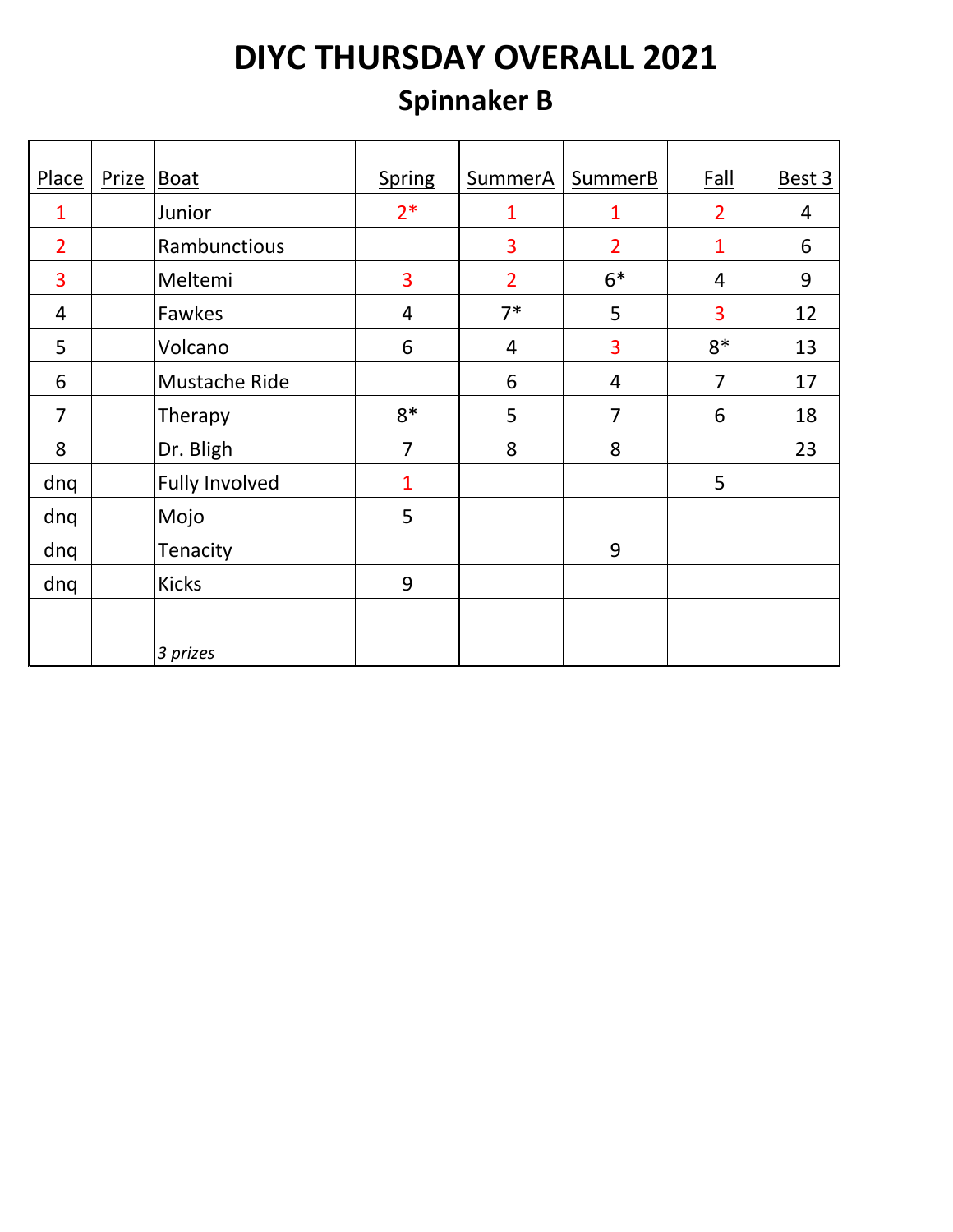#### **Racer-Cruiser**

| Place          | Prize Boat |             | <b>Spring</b>  | <b>SummerA</b> | SummerB | <u>Fall</u> | Best 3 |
|----------------|------------|-------------|----------------|----------------|---------|-------------|--------|
|                |            | Liquid Time | $1*$           |                |         |             | 3      |
| $\overline{2}$ |            | No Way Jose | $4*$           | 4              | 2       | 2           | 8      |
| 3              |            | Revenge     | $\overline{2}$ | $\overline{2}$ | $5*$    | 4           | 8      |
| 4              |            | Scorpion    | $6*$           | 3              | 4       | 3           | 10     |
| dnq            |            | Sacred Cow  | 3              |                | 3       |             |        |
| dnq            |            | Wing-It     | 5              | 5              |         |             |        |
|                |            |             |                |                |         |             |        |
|                |            | 2 prizes    |                |                |         |             |        |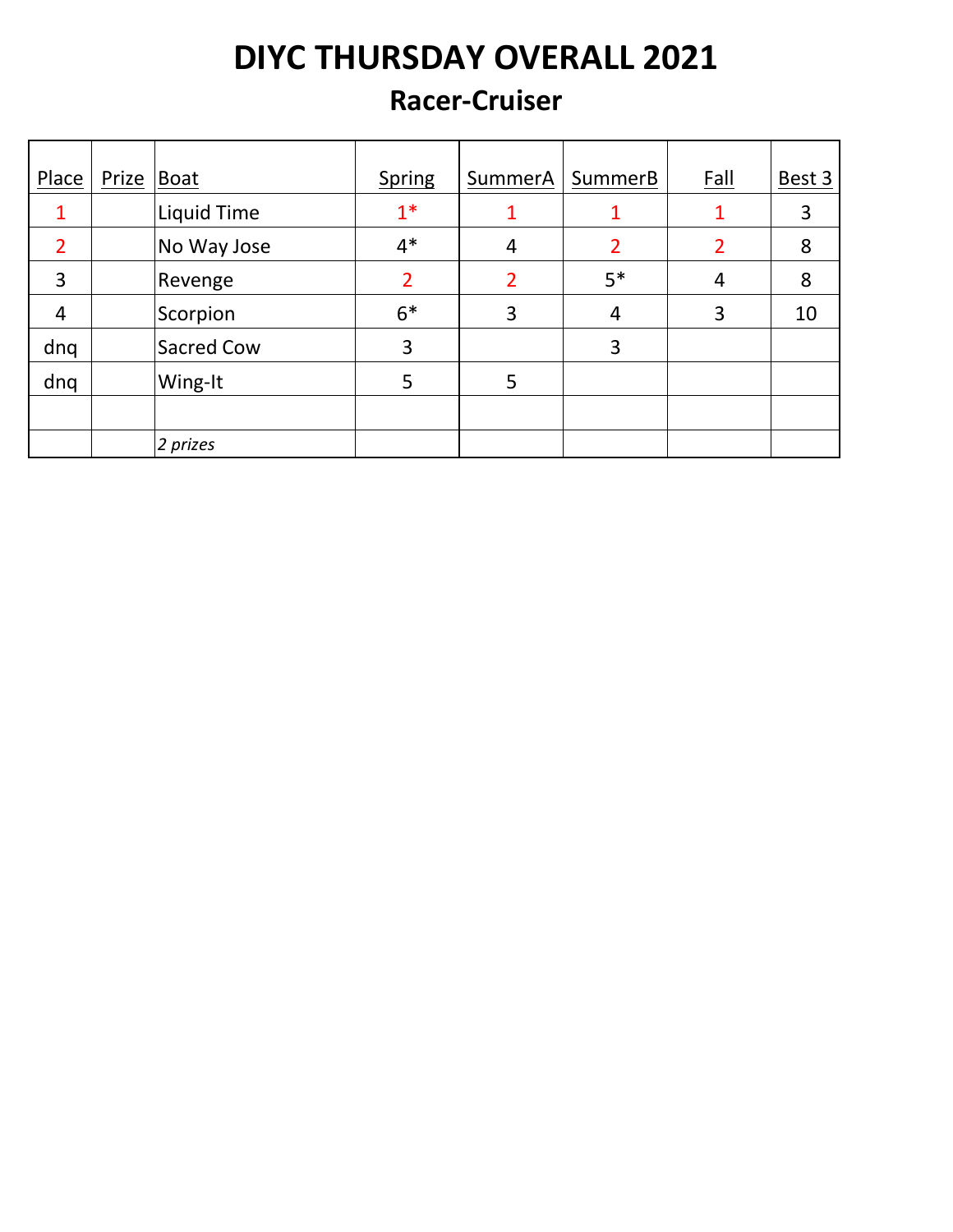### **Non-Spinnaker A**

| Place          | Prize | Boat                | <b>Spring</b> | SummerA        | SummerB        | <b>Fall</b>    | Best 3 |
|----------------|-------|---------------------|---------------|----------------|----------------|----------------|--------|
| 1              |       | Volant II           | $2*$          | 1              | 1              | $\overline{2}$ | 4      |
| $\overline{2}$ |       | Privateer           |               | $\overline{2}$ | 4              | 1              | 7      |
| 3              |       | Long Gone           | $\mathbf{1}$  | $\overline{4}$ | $\overline{2}$ | $5*$           | 7      |
| $\overline{4}$ |       | WT Flyer            | 3             | $6*$           | 3              | 3              | 9      |
| 5              |       | Chamame             | 4             | 3              | 5              | $8*$           | 12     |
| 6              |       | Esperanza           | 7             | 7              |                | 6              | 20     |
| $\overline{7}$ |       | <b>Another Road</b> | 6             |                | 7              | 7              | 20     |
| dnq            |       | <b>First Wind</b>   | 5             | 5              |                |                |        |
| dnq            |       | Abracadabra         |               |                | 6              |                |        |
| dnq            |       | SolRebel            |               |                | 8              | 9              |        |
| dnq            |       | Satori              |               |                |                | 4              |        |
|                |       |                     |               |                |                |                |        |
|                |       | 3 prizes            |               |                |                |                |        |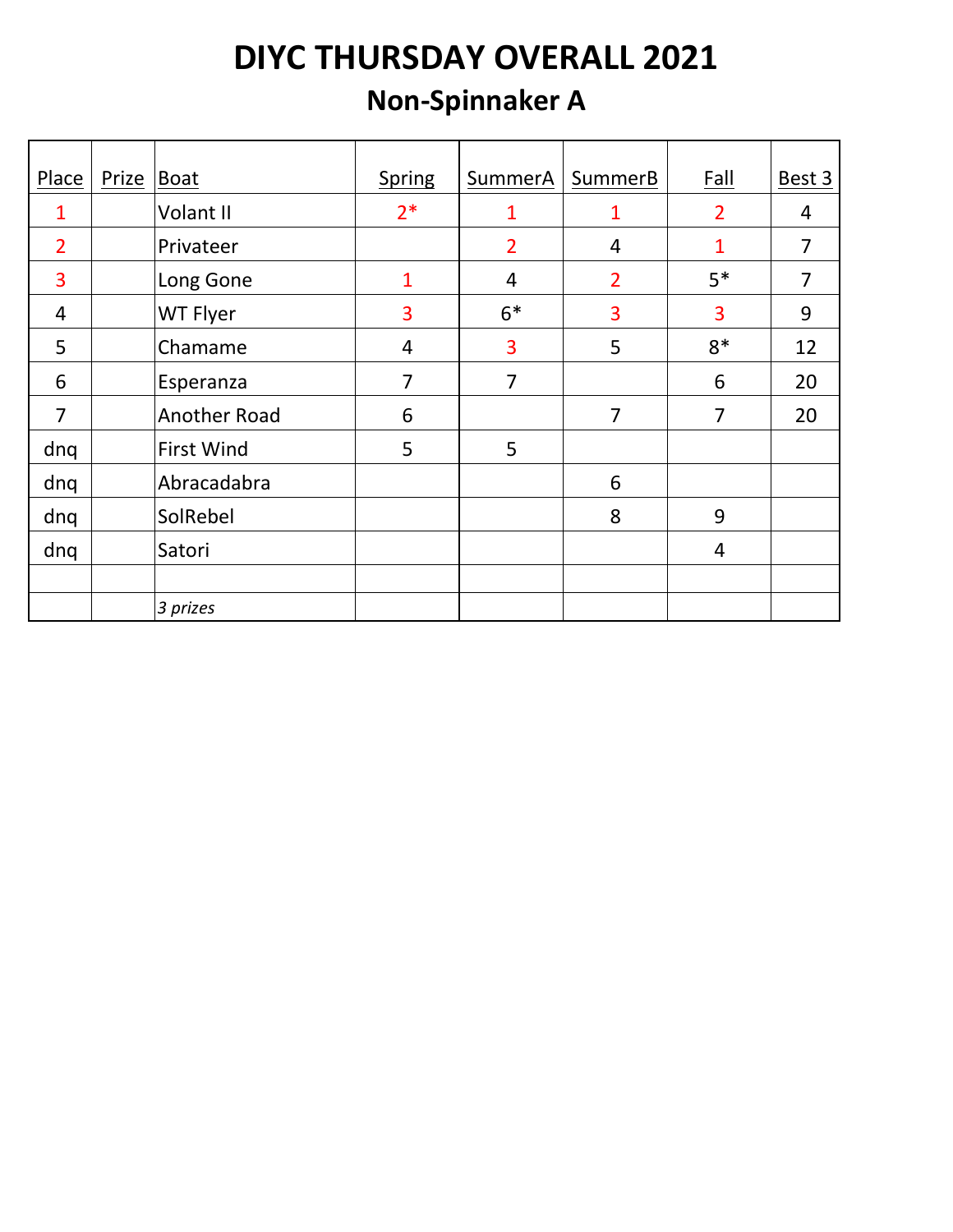### **Non-Spinnaker B**

| Place          | Prize | Boat              | <b>Spring</b>  | SummerA        | SummerB        | <u>Fall</u>    | Best 3 |
|----------------|-------|-------------------|----------------|----------------|----------------|----------------|--------|
|                |       | Komus             | 1              | 1              |                | $3*$           | 3      |
| $\overline{2}$ |       | Wings             | $\overline{2}$ | $3*$           | $\overline{2}$ | $\overline{2}$ | 6      |
| 3              |       | <b>Tameless</b>   | 3              | $\overline{2}$ | 3              | $4*$           | 8      |
| 4              |       | Mazel             | $4*$           | $\overline{4}$ | 4              |                | 9      |
| dnq            |       | Windarra          | 7              | 5              |                |                |        |
| dnq            |       | <b>Bella</b>      | 5              |                |                |                |        |
| dnq            |       | <b>Angel Rose</b> | 6              |                |                |                |        |
|                |       |                   |                |                |                |                |        |
|                |       | 2 prizes          |                |                |                |                |        |